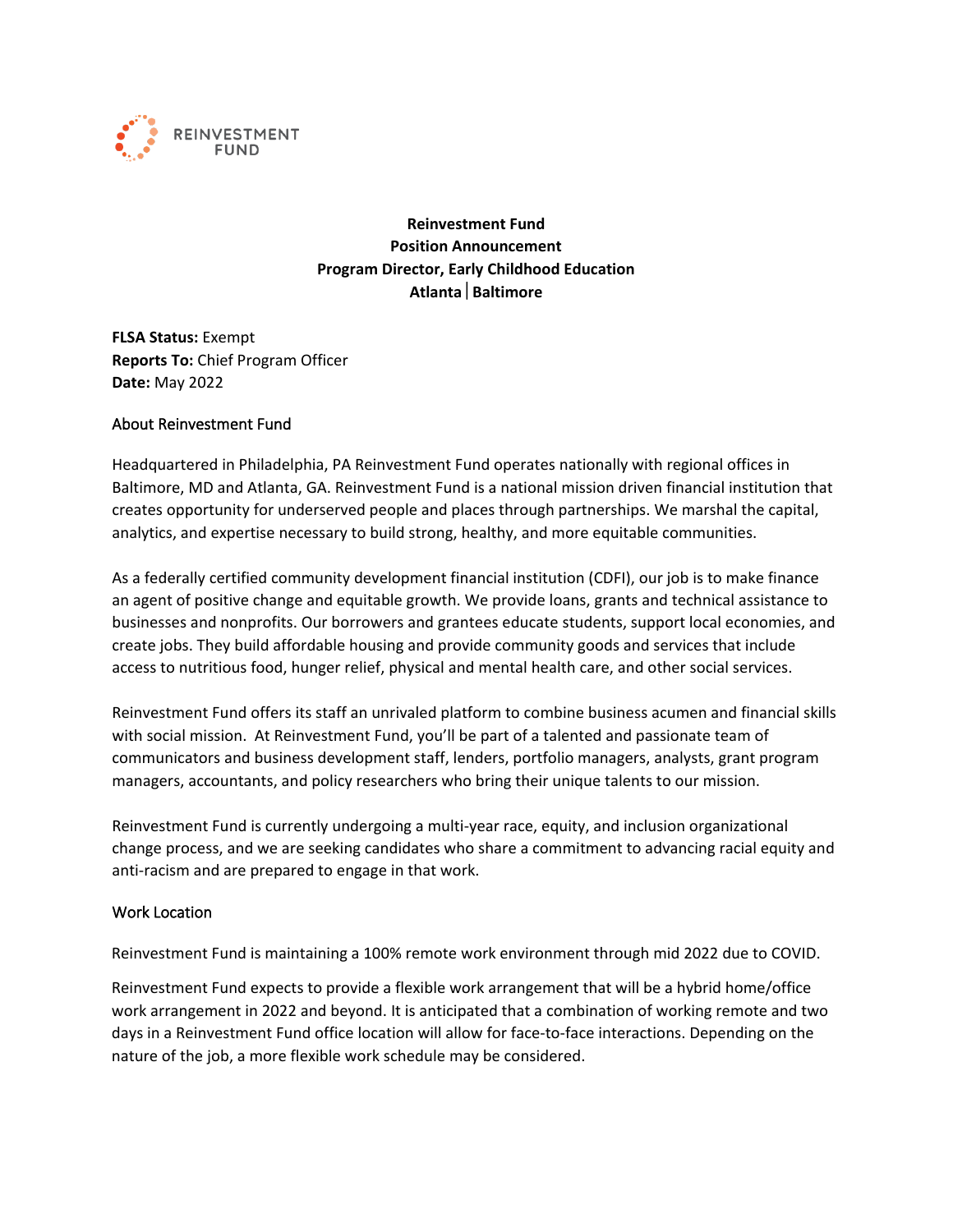The Program Director for Early Childhood Education will be based at Reinvestment Fund's Atlanta or Baltimore office. The position requires travel (30%) to project locations throughout the Southeast to perform programmatic field work and engage stakeholders required.

### About Early Childhood Education at Reinvestment Fund

Early childhood education (ECE) is fundamental to our economy's health and ability to expand access to opportunity among a wider segment of Americans: families across the income spectrum need reliable childcare to work; ECE owners and staff need to earn money, build wealth, and plan for the future; and children need high quality ECE to increase their school readiness, academic achievement, and lifetime earnings. Yet perhaps no other sector is so essential to our society's functioning and sustainability and is as poorly compensated and undervalued as ECE.

For these reasons, Reinvestment Fund is committed to supporting the sector through a growing series of programs work to support the creation and retention of high-quality early education opportunities, particularly for low-income families. During the pandemic we operated multiple relief/recovery programs, but chief among our core programs are:

- Fund for Quality (FFQ) Currently operating in Philadelphia, the Fund for Quality is a targeted investment fund that is expanding the availability of quality early childhood education in Philadelphia. It is a partnership between Reinvestment Fund and Public Health Management Corporation (PHMC) with support from the William Penn Foundation and Vanguard Strong Start for Kids Program™. Through business planning support and facilities-related financing, the fund enables high-quality providers to expand their services to reach more low-income families.
- Early Learning Quality Fund (ELQF) Currently operating in Washington, D.C., ELQF is capitalized through a program-related investment (PRI) and provides technical assistance services and funding for minor facility improvements. This is a partnership between Reinvestment Fund and PHMC with support from the Bainum Family Foundation.

# About the Position

The expectation is that Reinvestment Fund will continue to grow these core programs as well as take the lead on more specialized programs and initiatives in the future. Reporting directly to the Chief Program Officer, the Program Director will work with internal and external stakeholders to design, develop and implement effective and engaging programs that provide capital and technical assistance to ECE businesses serving low-income families in select communities across the country. The Program Director will join its Capacity-Building and Capital Access Programs team delivering technical assistance, capacity building and grant programs. Reinvestment Fund manages several initiatives with the support of local or national foundations, and state, local and federal public agencies and governments.

This is an excellent opportunity for a self-motivated individual with both a team approach and systemsoriented thinking skills to help grow, further develop, and implement innovative programs. The Program Director will be expected to work independently and collaboratively with program staff, participants, consultants, vendors, and other stakeholders.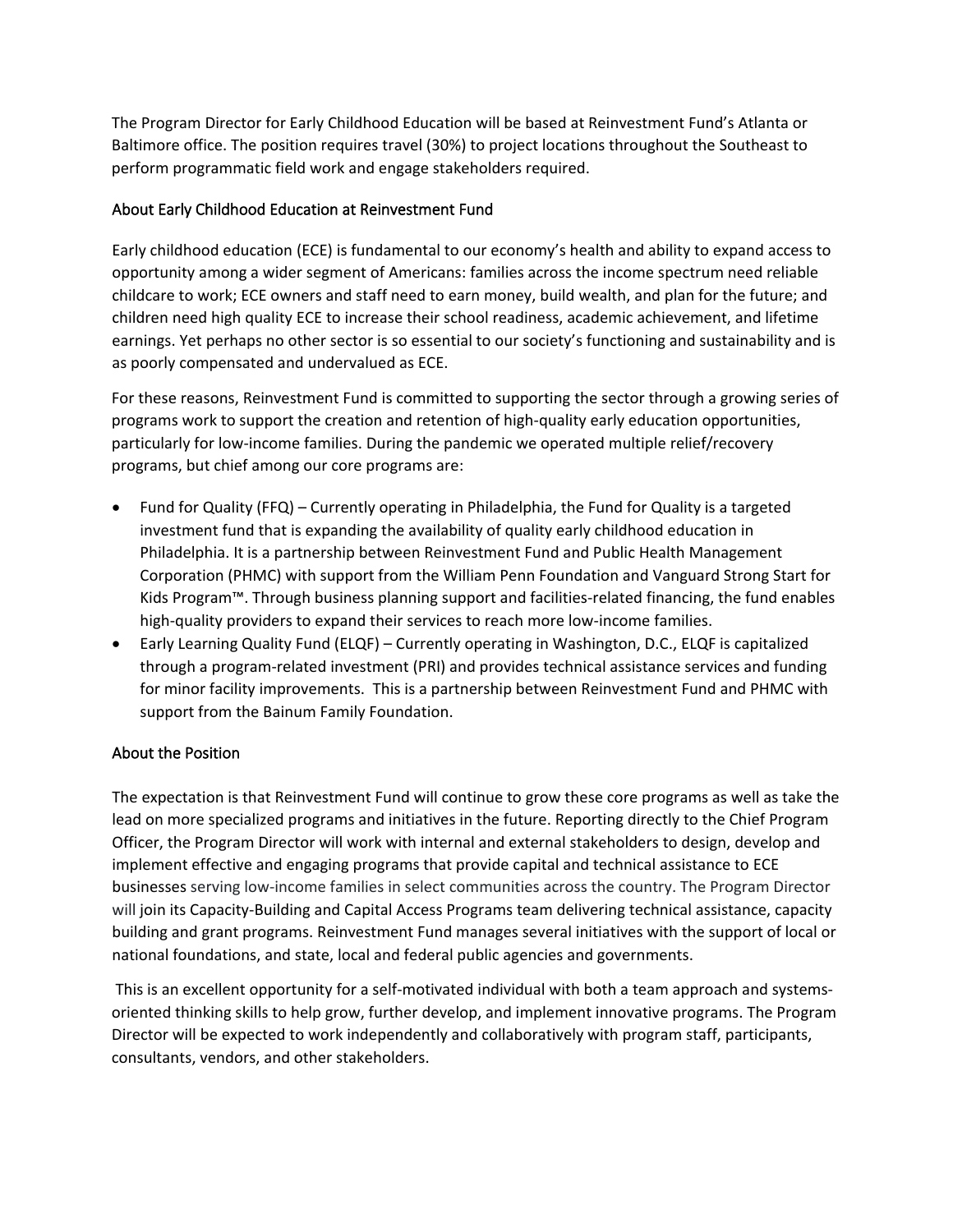### Responsibilities

#### *Leadership and Communications*

- Serve as the external face of ECE for Reinvestment Fund with a wide array of stakeholders including foundation leaders, non-profit and for-profit executives, and possibly state and federal legislators.
- Cultivate and manage relationships with external program partners for ECE funders, advisors, program/client constituencies, vendors, and consultants.
- Report to funders in format and timeline as outlined in the program contracts.
- Direct programs' contribution to building the CDFI field through various forums including written distillation of research and analysis.
- Responsible for the marketing and communications of ECE programs with support from the Communications and Investor Development (CID) group, with an eye to lifting our national visibility.
- Lead Reinvestment Fund's national ECE financing and policy efforts, representing us and educating funders and policymakers.
- Support the CPO to maximize the strategic value of program activity across Reinvestment Fund.
- Mange ECE team members across office locations working on multiple initiatives with different funders.

# *Program Management, Grants Management and Program Implementation*

- With support from Reinvestment Fund teams including finance, grants management, and compliance, support applicants and recipients of financial and technical assistance regarding applications, documentation, funding disbursements, workplans and budgets, compliance and reporting, and ongoing project tracking.
- Create and manage program budget and any associated contract agreements with subcontractors delivering programmatic and technical assistance services.
- Monitor grants during and after grant period, including obtaining and reviewing financial and narrative progress reports, ensure grantee adherence to workplans, track major purchases, and review other project compliance materials as required during and after grant period.
- Maintain project files in excellent condition and consistent with organizational policy and departmental procedures, with sufficient documentation for third-party review, prepare files for timely audits.

# Education and Experience

To perform this job successfully, an individual must be able to perform each essential duty satisfactorily. The requirements listed below are representative of the knowledge, skill, and ability required.

- Bachelor's degree required, advanced degree in related field preferred.
- At least 7 years of relevant work experience with 3 of those years in a team management role.
- Related job experience with increasing levels of expertise and ownership in Grants Management, Financial Services, Nonprofit Management, Project Management, Government or other related analytical fields a plus.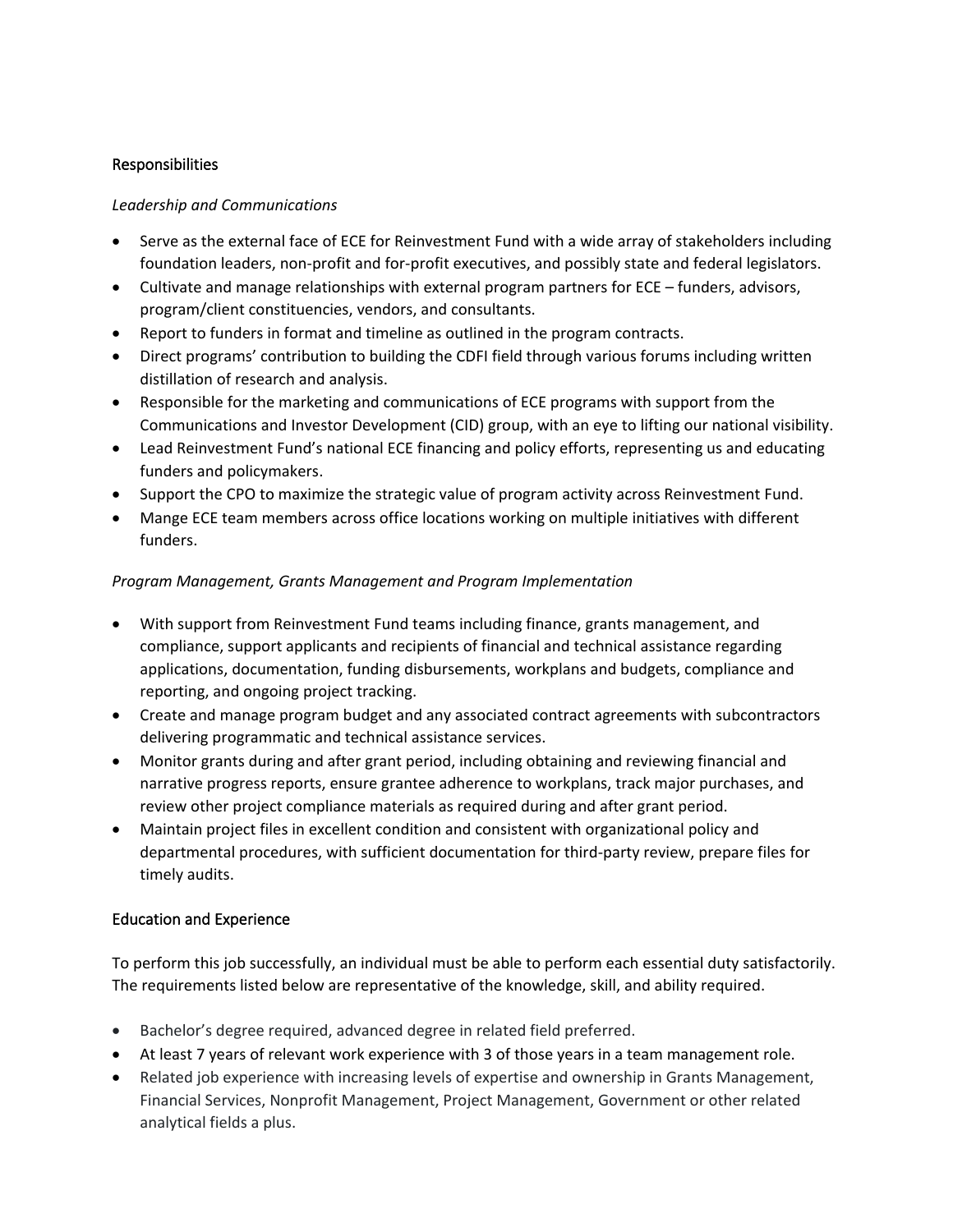# Skills and Qualifications

- Demonstrated content expertise and familiarity with ECE quality improvement programs and at least two other of the following dimensions of learning: community development, personal finance/tax, ECE policy, small business lending.
- Demonstrated success developing program models, and selecting and successfully operationalizing, innovative programs.
- Demonstrated interest in and understanding of ECE policy.
- Strong project management skills and track record of managing complex, multifaceted projects resulting in measurable successes and program growth.
- Experience having worked with a high-performance, collaborative, constructive peer group.
- Comfort managing up, down and sideways to achieve transformative outcomes.
- Ability to balance large picture perspective with tactical details. High degree of comfort working in an emergent entrepreneurial setting.
- Excellent verbal and written communication skills for a variety of audiences with exceptional attention to detail.
- Experience in managing, communicating and reporting to external funders.
- Personal qualities of integrity, credibility, and a commitment to and passion for Reinvestment Fund's mission and work.
- Inspiring leadership and relationship building; able to quickly build trust and credibility with both internal and external stakeholders.
- Technical Aptitude Advanced proficiency with Microsoft Office, particularly Excel, Word, and PowerPoint; able to pick up new systems quickly; has familiarity with database structures and definitions; comfort in interfacing data between various systems; understanding of CRM principles and functionality; demonstrated experience in business process analysis.
- Demonstrated customer service orientation ability to support applicants and customers through the life cycle of a grant or loan patiently and with a mindset toward furthering their understanding of the capital access process.
- Communication Skills –Ability to create and communicate ideas through speech and written communications. Effectively uses data visuals and other presentation materials to establish facts; ability to communicate in meetings using a consultative, collaborative, client-oriented approach.
- Collaborative Nature a positive "can-do" attitude and demonstrated calmness and composure in times of uncertainty and stress; strong work ethic and a desire to make an impact; high level of emotional intelligence and ability to influence others without authority.
- Strategic Thinker and Implementer Ability to understand overarching business goals, transform them into business requirements, and logical steps toward achieving a business objective; able to participate in all project management roles, and has cross-functional business experience.

# Compensation and Benefits

Reinvestment Fund offers a competitive salary based on experience and skills, as well as an excellent benefits package including employer-paid health, disability and life insurance, 401(k) retirement savings plan with employer match, flexible spending accounts (medical, dependent care), commuter benefits, tuition reimbursement, paid time off, and EAP program.